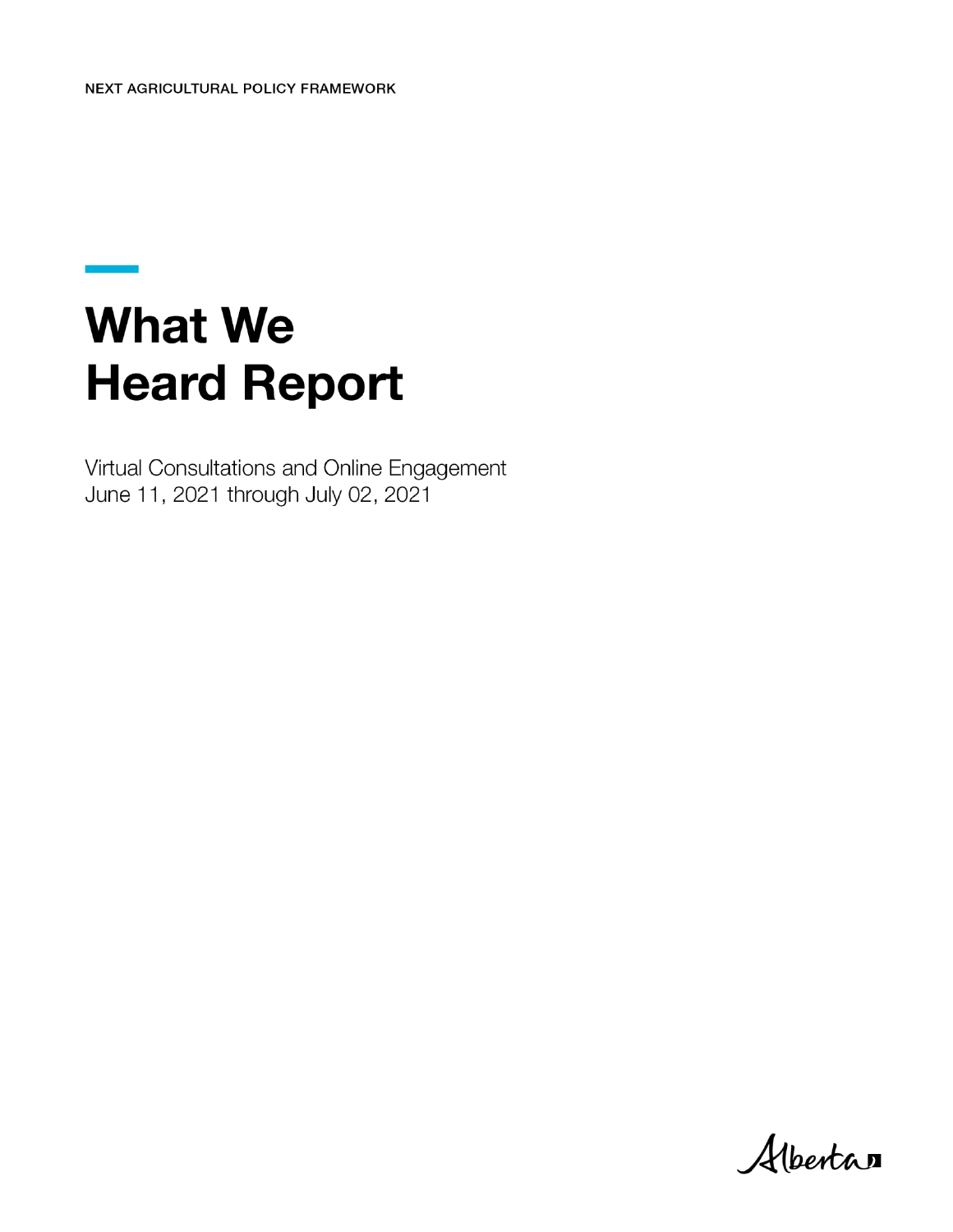This publication is issued under the Open Government License – Alberta [\(http://open.alberta.ca/licence\)](http://open.alberta.ca/licence).

Next Agricultural Policy Framework – What We Heard Report | Agriculture, Forestry and Rural Economic Development © 2021 Government of Alberta | October 2021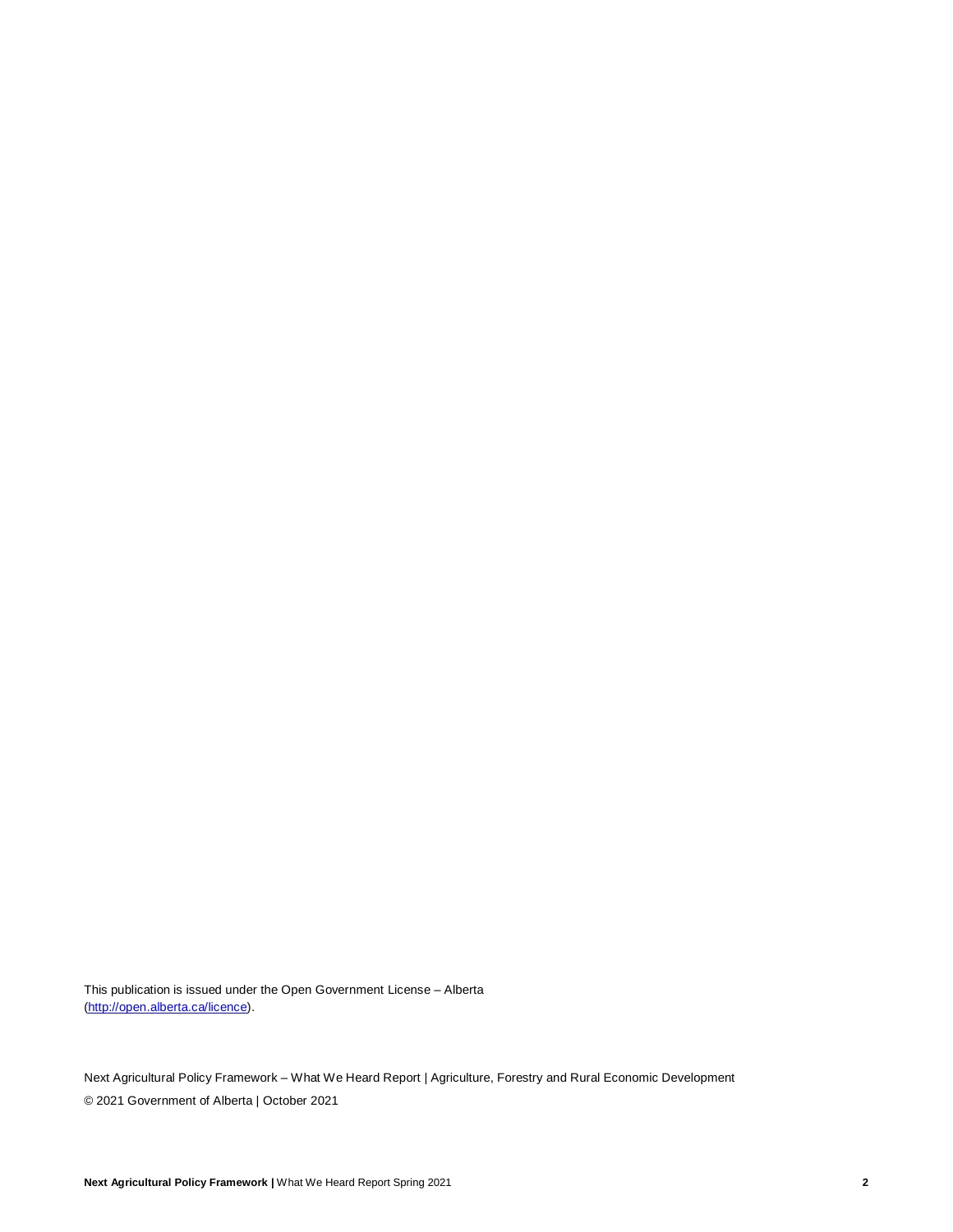## **Contents**

| • What should be the top priority for the Next Policy Framework (2023-2028) to support the growth of |  |
|------------------------------------------------------------------------------------------------------|--|
|                                                                                                      |  |
| • Have you heard of the Whole Farm Margin Insurance program concept that Alberta, Saskatchewan       |  |
|                                                                                                      |  |
| • How can we improve, or reform, the BRM suite to better serve farmers here in Alberta, and across   |  |
|                                                                                                      |  |
|                                                                                                      |  |
|                                                                                                      |  |
|                                                                                                      |  |
|                                                                                                      |  |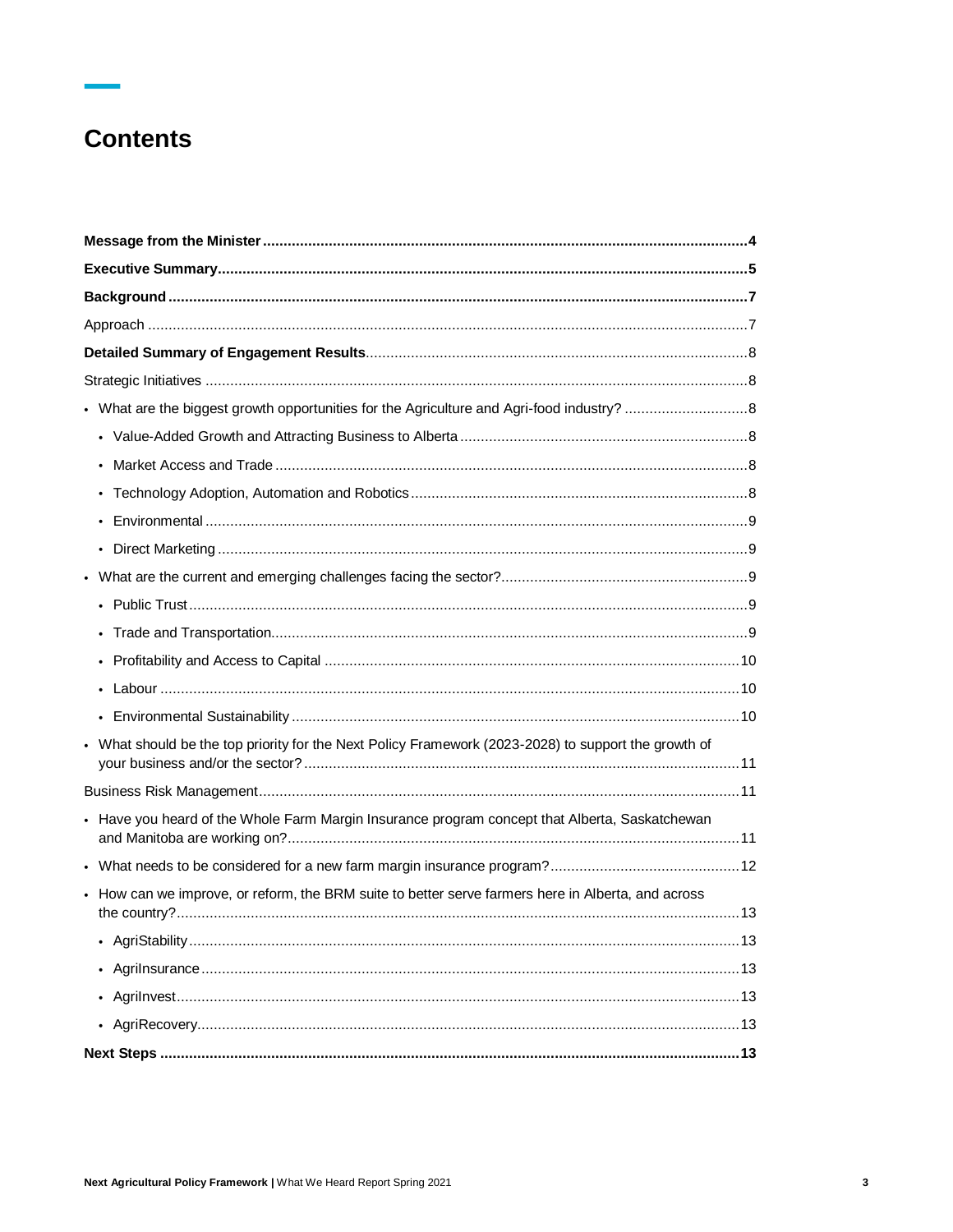## <span id="page-3-0"></span>**Message from the Minister**

Alberta's government values the historic significance of the agriculture sector, its important contribution to the provincial economy and its key role Alberta's Recovery Plan.

The Next Policy Framework (NPF) is a federal-provincial-territorial initiative that supports strategic programs and business risk management (BRM) programs that promote the development of Alberta's agriculture sector. It is an essential tool in the development of policies and programs that contribute to advancing Alberta as a reliable supplier of high-quality agriculture and agri-food products, domestically and internationally.

We are entering the negotiation phase for the NPF, which will invest in Alberta's agriculture industry over a five-year period from April 1, 2023 to March 31, 2028, after the conclusion of the Canadian Agricultural Partnership.

As part of this process, the Alberta government sought input from our stakeholders to ensure the next version of the framework, along with its associated programs, will meet the needs of the agriculture and agri-food sectors. This document summarizes the feedback received during a series of virtual sessions, a public online survey and email submissions.

I would like to thank my colleague MLA Dreeshen, for taking part in some of these discussions and hearing directly from our agricultural leaders about how the framework should address priorities such as trade and market development; value-added agriculture; research and innovation; risk management; environmental sustainability; and maintaining public trust in the sector.

The feedback on what needs to be considered for a new farm margin insurance program and the changes needed to make the current BRM programs more beneficial for Alberta farmers has been very insightful.

I want to take this opportunity to thank all those who participated in this process. Together, we will make a bright future for Alberta agriculture.

Honourable Nate Horner

Minister of Agriculture, Forestry and Rural Economic Development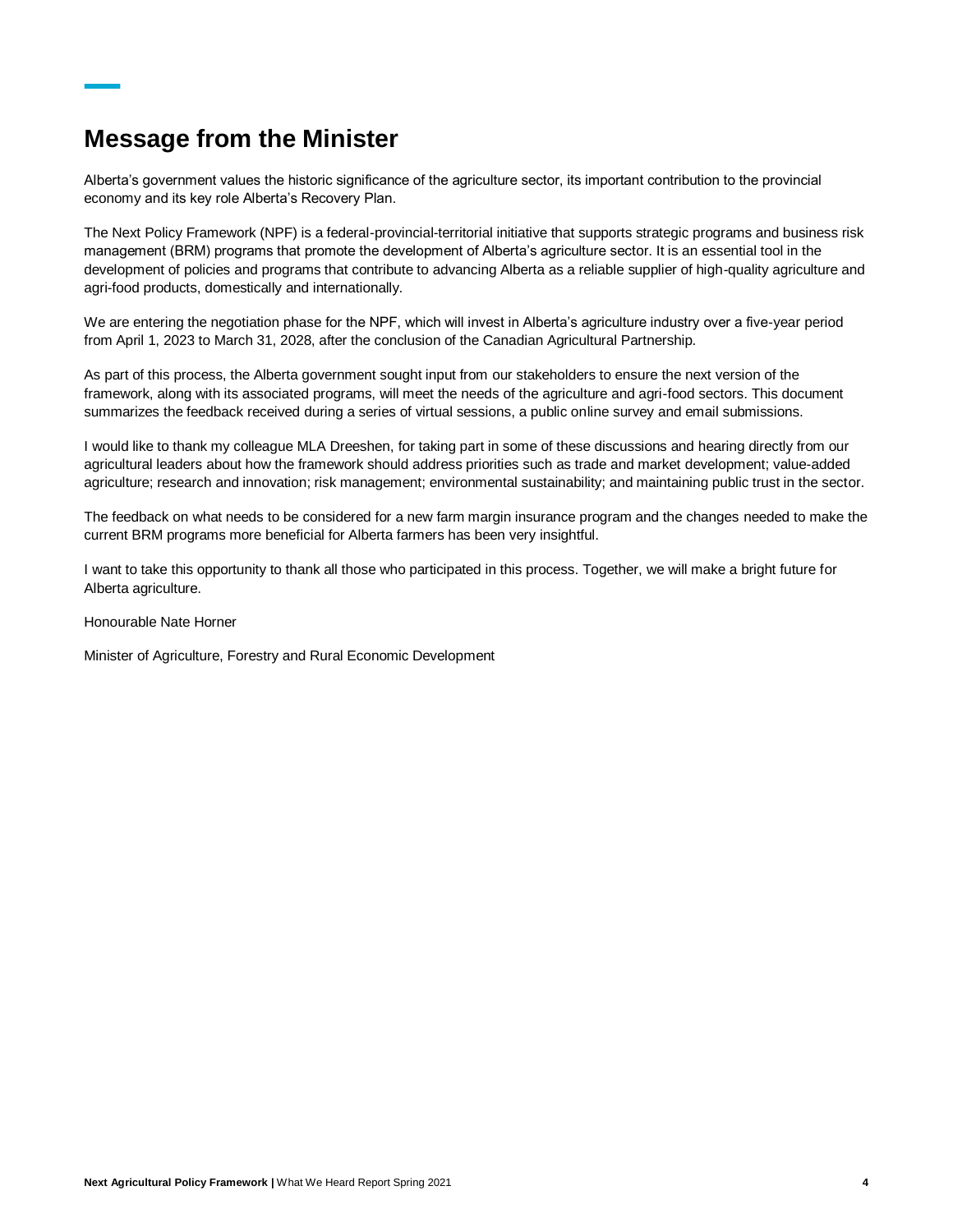## <span id="page-4-0"></span>**Executive Summary**

This report compiles the findings from virtual consultation sessions with representatives of Alberta's agriculture, agri-food and agri-products sector and a public online survey where participants could identify the opportunities and challenges of the sector as well as provide insight into what the priorities should be for the NPF. These consultation sessions were undertaken to ensure the NPF serves the needs of Alberta's sector and that there is a clear understanding of Alberta priorities and objectives when developing the NPF. Stakeholder feedback about the vision and priorities will aid in the developed of the Policy Statement that will be developed and endorsed by the federal, provincial and territorial (FPT) agriculture ministers later in 2021.

In general, the feedback received indicated that the largest growth opportunity for the agriculture and agri-food industry was perceived to be the potential of the value-added sector, across the whole value chain, and the diversification within it such as plant based and non-meat products. Direct farm gate marketing and sales was also highlighted in the survey although was not commonly mentioned during the virtual sessions. There is consensus across the agriculture sector that trade and market access, both domestic and international, are areas for continued growth. Reducing barriers and enhancing free trade agreements were identified as important in achieving this growth. Technology and innovation, including the development of innovative products and practices and technology adoption will provide growth opportunities and increase efficiencies across the sector. Environmental sustainability, including organic practices, were emphasized in the virtual sessions and were even more apparent from the survey responses.

Common themes related to challenges include trade, regulatory hurdles, and barriers that impede the access to foreign markets and global competitiveness. The impacts of carbon pricing were often mentioned in the virtual sessions. Other perceived challenges included getting products to markets; including logistics and transportation; and the lack of domestic processing and packaging capacity in Alberta. Specifically for the livestock industry, participants were concerned that the producers do not see the benefits of increased profitability that are enjoyed by the processor and retailers within the value chain. The cost of production for producers was the top challenge from survey responses, which respondents felt links to why it is increasingly difficult to grow the number of new farmers in Alberta and retain those already in the business. In addition, the difficulty to access capital needed for business growth and investments, access to land and the availability of skilled labour were frequently mentioned. Public trust and the misconceptions that the public still has about agriculture is ongoing and requires government and industry to work together. Finally, environmental sustainability, including water management, was listed as the second top challenge in the survey responses and was highlighted throughout the virtual sessions as well.

The priorities identified for the agriculture industry are similar to those under the current Canadian Agricultural Partnership (CAP). Although they continue to be important, stakeholders believe a greater focus on the following key aspects within the priority areas is needed to ensure growth of the sector:

- Increasing growth and capacity in the value-added and the processing industry;
- Increasing competitiveness and global demand for Alberta products;
- Improving trade by removing barriers and gaining market access;
- Increasing research and innovation into new technology, both on-farm and in processing facilities; and
- Attracting investment in Alberta.

Participants also signaled the NPF should focus on the environment and sustainability practices implemented within the agriculture industry, which is linked to and contributes to another key priority for the sector: public trust. Maintaining and growing public trust in Alberta farmers is critical to the growth and sustainably of agriculture.

For the business risk management programs, while the majority of industry organizations have heard about the pan-Canadian Whole Farm Margin Insurance concept, 68 per cent of primary producers are not aware of the concept. For industry to be more supportive of the concept, they feel more information is needed (e.g. affordability, coverage), but most believe a farm margin or revenue insurance program is the right direction. Respondents see a need for a program that will truly stabilize the income of those most at risk and have no other options available. The proposed changes to the current BRM suite of programs has to work together with other BRM programs.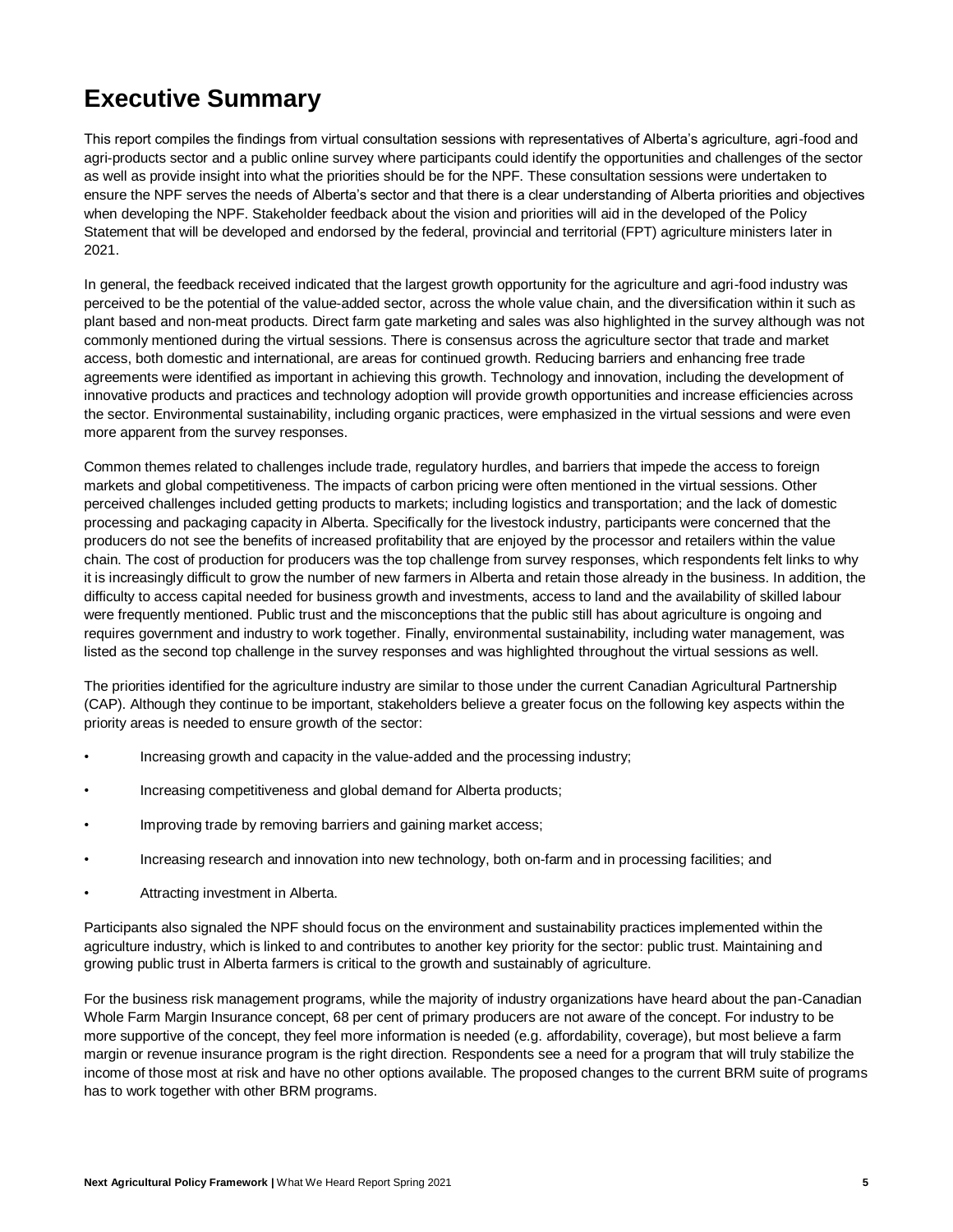Considerations for a new farm margin insurance program include ensuring no potential trade implications. The changes proposed by the prairies will align other BRM programs such that overall measures in Canada are not aggravating production distortions.

Participants suggested the current BRM suite should consider how it can better support beginner and young farmers and that the risk for new farmers is usually much greater which prevents people from entering into the profession or taking over a farm.

For years, the BRM program suite has not had an increase in overall funds. Respondents feel the lack of funding results in the programs not being reflective of the current business costs of farming and when proposing changes, it is imperative to increase the funding within the envelope.

A major concern raised was the affordability of the whole farm insurance program. Producers say they are not opposed to sharing part of the cost of an insurance like program (i.e. paying premiums); however, "it should make sense". An affordable whole farm margin insurance program could consider the balance between the premium and coverage levels to the proposed benefits the program is suggesting to address (e.g. simple, equitable, predictable, bankable and timely).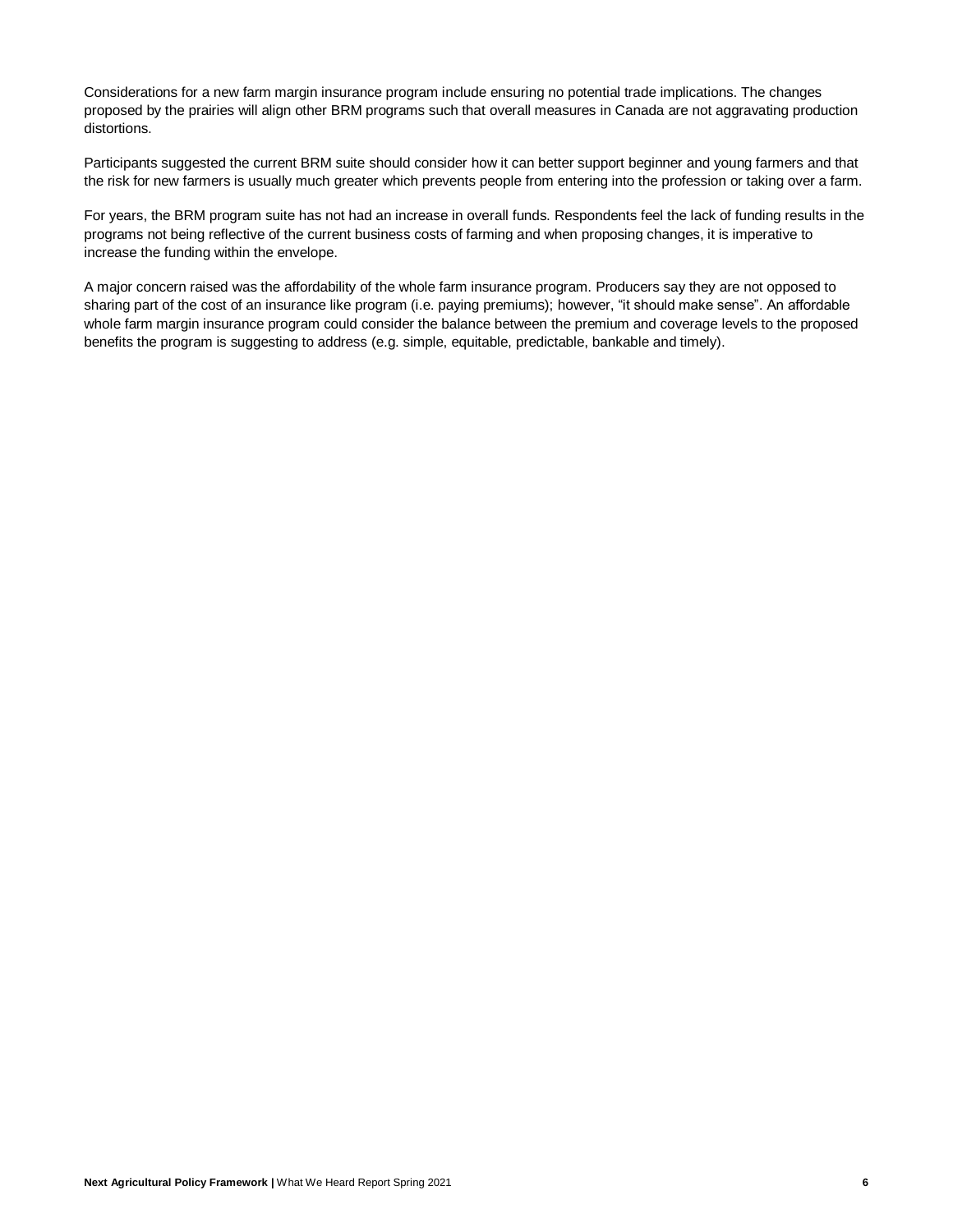## <span id="page-6-0"></span>**Background**

For more than 15 years, the FPT governments have used agriculture policy frameworks to ensure a collaborative approach to the development of policies and programs that support sustainable growth and the long-term success of the agriculture, agrifood and agri-based products sector. The five-year agricultural policy framework known as the Canadian Agricultural Partnership (CAP) is set to expire March 31, 2023.

There are two main components to CAP: Strategic Initiatives and BRM programs. Strategic Initiatives programs are delivered directly by Agriculture and Agri-Food Canada and the provinces and territories. Alberta's five-year cost-shared allocation is \$400 million. Alberta Agriculture and Forestry currently offers nine grant programs. Business Risk Management programs, which includes AgriInvest, AgriStability, AgriInsurance and AgriRecovery, are administered by Agriculture Financial Services Corporation (AFSC). These programs account for an average of \$1.6 billion annually for demand-driven BRM programs to assist producers in managing significant risks that threaten the viability of their farm and are beyond their capacity to manage. In Alberta, the agriculture industry receives over \$300 million in annual assistance from the provincial government.

The development of the NPF will start later in 2021 when FPT Ministers of Agriculture will discuss the Policy Statement. The Policy Statement will outline the key priority areas and principles to guide the development of the NPF.

## <span id="page-6-1"></span>Approach

As part of Alberta's work to develop the NPF, Alberta Agriculture and Forestry (AF) conducted four virtual sessions with representatives of provincial industry associations, organizations and post-secondary institutions. To complement the inperson discussions and to provide a venue for broader input, a public online survey was also available on alberta.ca between June 11, 2021 and July 2, 2021.

Both the in-person discussions and online survey focused on the following questions.

Strategic Initiatives

- What are the biggest growth opportunities for the agriculture and agri-food industry?
- What are the current and emerging challenges facing the sector?
- What should be the top priority for the Next Policy Framework (2023-2028) to support the growth of your business and/or the sector?

Business Risk Management (BRM)

- Have you heard of the Whole Farm Margin Insurance program concept that Alberta, Saskatchewan and Manitoba are working on?
- What needs to be considered for a new farm margin insurance program?
- How can we improve, or reform, the BRM suite to better serve farmers here in Alberta, and across the country?

This report offers a summary of What We Heard through the virtual sessions and online survey. The comments received were carefully considered and this input will be used to develop Alberta's priorities for the annual conference of FPT Ministers of Agriculture in November 2021.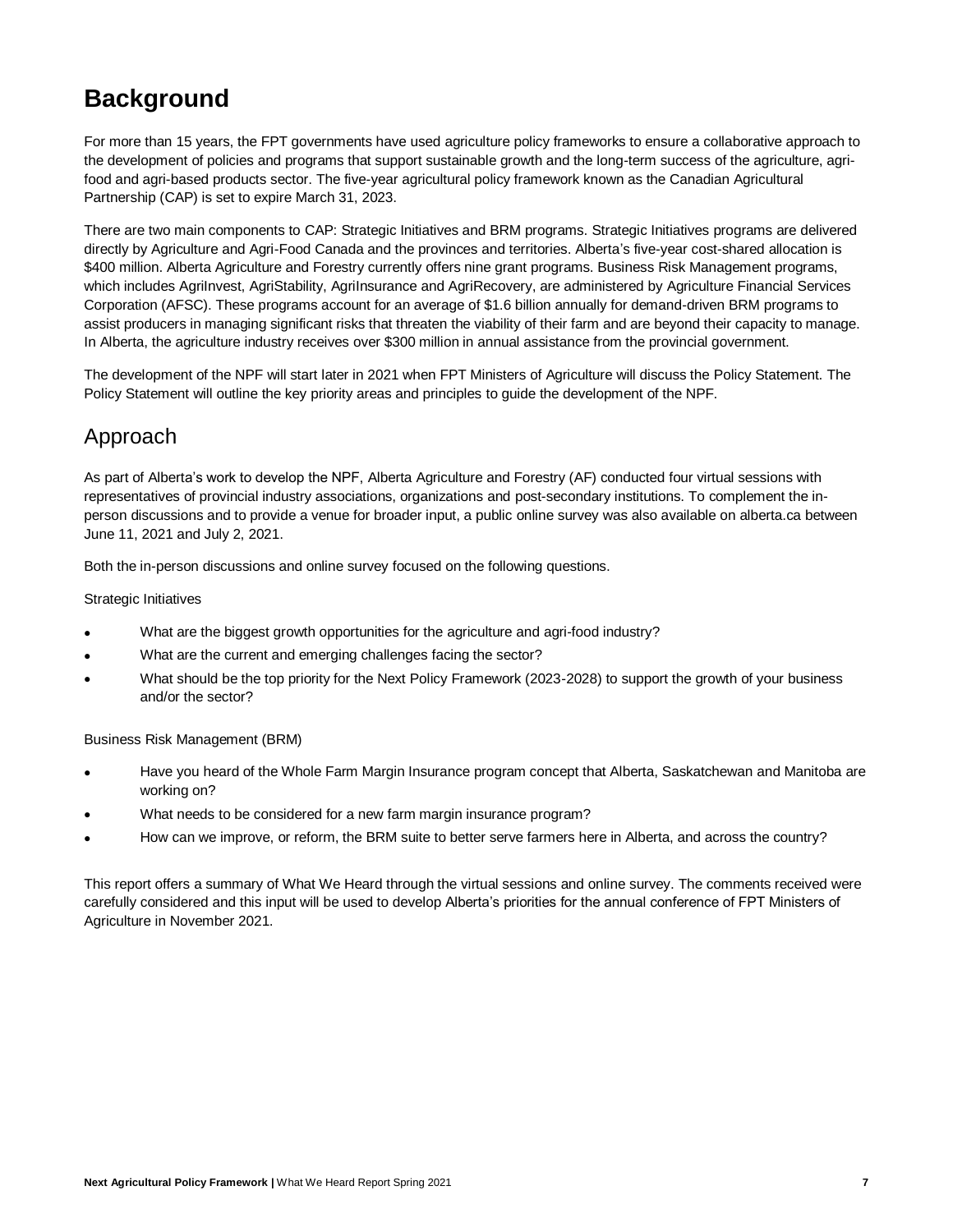## <span id="page-7-0"></span>**Detailed Summary of Engagement Results**

The four virtual sessions were held between June 11, 2021 and June 30, 2021. Fifty-five representatives from 37 industry associations, organizations and post-secondary institutions participated in the discussions. Four industry submissions via email were submitted during the engagement period and the online survey received 295 respondents from across the agricultural sector.



## <span id="page-7-1"></span>Strategic Initiatives

### <span id="page-7-2"></span>**What are the biggest growth opportunities for the Agriculture and Agri-food industry?**

#### <span id="page-7-3"></span>**Value-Added Growth and Attracting Business to Alberta**

Across all participants, the most frequently mentioned leading opportunity is the growth of the value-added sector. Respondents felt that Alberta has a lot of potential to increase its processing capacity for both livestock and crops to support progression across the whole value chain. Small or medium-sized packaging plants for livestock were specifically mentioned throughout the virtual sessions; operations that could cater to the industry and be more specialized. Additionally, stakeholders felt an increase of raw material and ingredient production were needed to improve access to Alberta products by the processing industry. Diversification within the agriculture sector was also highly supported. Increasing Alberta's investment in the greenhouses, plant/non-meat protein, bio-fuels, organic production and its presence in the e-commerce space were also identified as opportunities for significant growth that should be reflected in the NPF. Participants also stated that Alberta needs to be seen as a great place for business so that investment and businesses are encouraged to grow.

#### <span id="page-7-4"></span>**Market Access and Trade**

Increasing market share and trade opportunities is another area identified with the potential for significant growth, including bulk exports and markets where Canada can be competitive in delivering high quality finished products. Respondents indicated that market access and trade, including domestic, interprovincial and international, are paramount to the success of the agriculture industry. It was felt that the continuous improvement of environmental sustainability practices, throughout the sector, is increasingly important for market access and to satisfy consumer expectations.

#### <span id="page-7-5"></span>**Technology Adoption, Automation and Robotics**

The importance of innovation and technology in developing products and practices for both primary producers and processors, including technology adoption, automation and robotics was identified as a key area of focus. Additionally, support for industry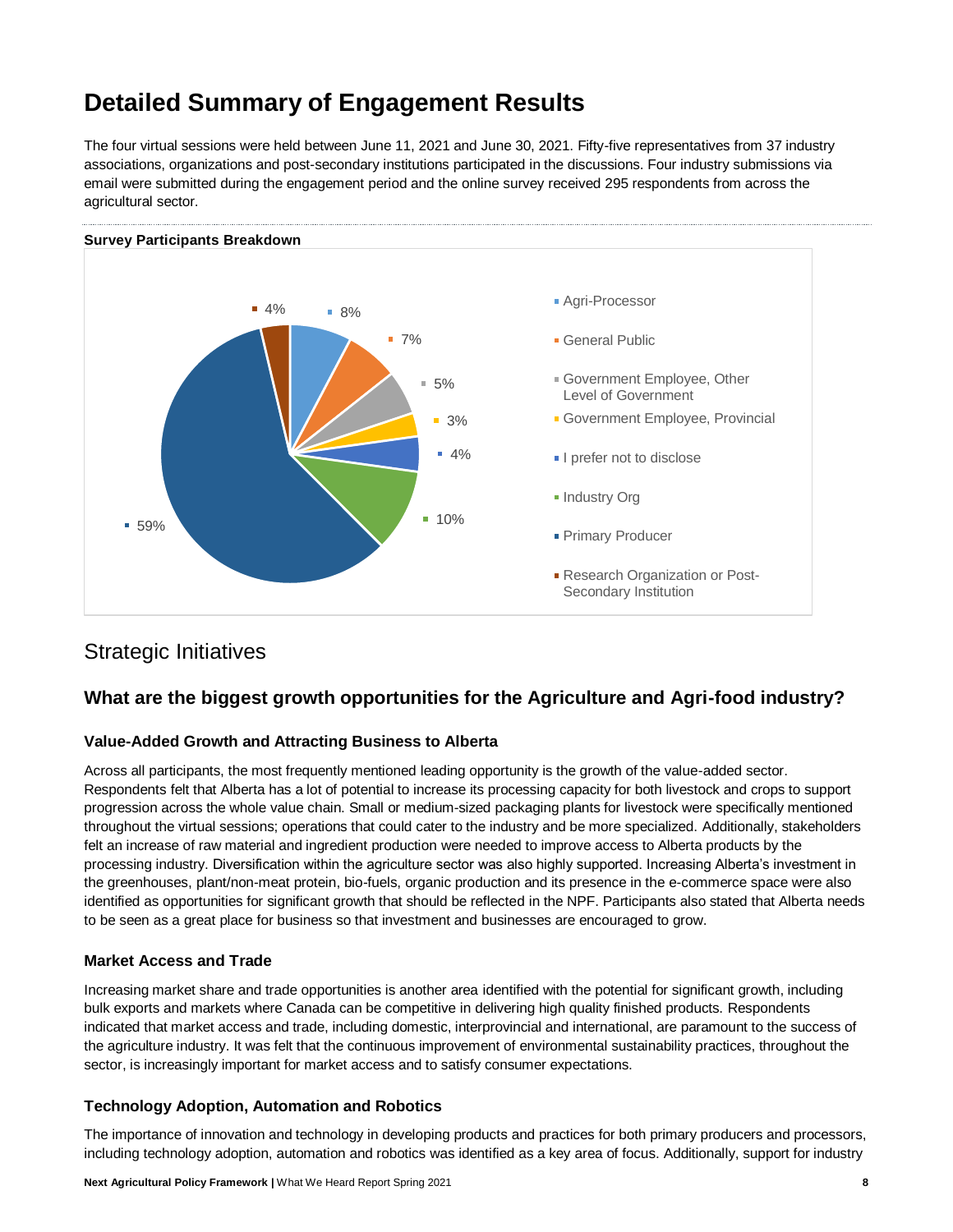to manage the risk of innovation, drive market growth and mitigate the impacts of climate change through technology adoption is requested. It was felt an increased focus on technology that demonstrates economic return, both on-farm and during processing, and reduce the need for labour would be beneficial.

#### <span id="page-8-0"></span>**Environmental**

The importance of balancing environmental responsibility and economic profitability was raised as an opportunity in addition to ensuring the industry is recognized for its contribution as a carbon sink and that farmers get carbon credits. Environmental sustainability practices and the opportunity they can provide to the agriculture industry was more frequently mentioned in the survey than in the virtual sessions. Organic practices were also highlighted in the survey results.

#### <span id="page-8-1"></span>**Direct Marketing**

Another opportunity clearly identified in the survey responses was the growth potential of direct marketing or farm direct sales.



### <span id="page-8-2"></span>**What are the current and emerging challenges facing the sector?**

#### <span id="page-8-3"></span>**Public Trust**

There are many challenges that the agriculture and agri-food industry is facing. Public trust or social license remains a concern of the sector. Respondents conveyed that educating the public and promoting the great work that occurs across the value chain is very important for the success of the industry, now and for years to come.

#### <span id="page-8-4"></span>**Trade and Transportation**

Transportation and logistics of crops, livestock and finished goods continues to be a frustration expressed throughout Alberta. Participants shared that trucking and rail cars are a challenge to secure within the province and for export, access to ports can be difficult. It was felt that interprovincial trade across Canada should be seamless but there are provincial border issues for raw material and finished products which is creating inefficiencies. For international trade, respondents indicated that there are constant challenges between countries' regulations and these differences cause barriers to international business. Participants identified challenges that threaten the industry's ability to be competitive in international markets include the impact of the carbon pricing, lack of Canadian product branding, and the ability for Canada to compete with increased subsidization trending in other countries around the world. The importance of ensuring a competitive business environment is critical and regulatory and taxation policies must not diminish competitiveness or create disadvantages relative to international or provincial competitors.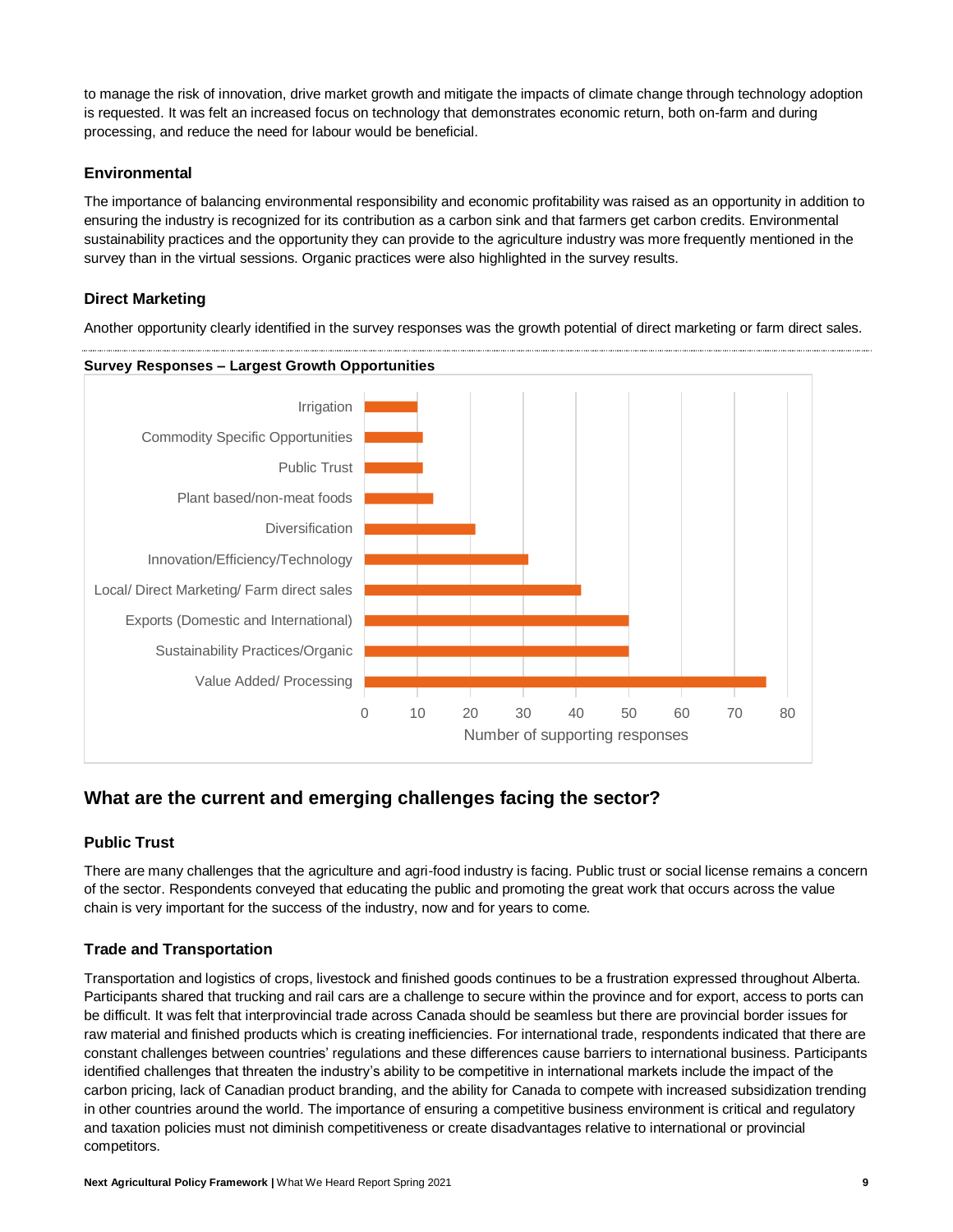#### <span id="page-9-0"></span>**Profitability and Access to Capital**

Profitability across the whole value chain and cost of production were highlighted in both the virtual sessions and in the survey. We heard that in order to have an agriculture sector that is resilient and independent there must be success and viability in every link in the chain. Participants indicated that access to capital and loans is difficult and slows the growth of many companies and farms. The downward trend in new farmers in Alberta was mentioned as a challenge and flagged that a strategy is needed to ensure future growth. The cost of entry to the industry is a deterrent for new entrants. For succession planning, the inaccessibility of land and capital and the lack of financial stability are some of the reasons identified by respondents for why individuals are choosing not to stay on the farm.

#### <span id="page-9-1"></span>**Labour**

Another big challenge identified by participants is the access to labour, for both on-farm and the processing industries, and a lack of people choosing farming as a career in Alberta. Finding local, willing and available workers for the agriculture and agrifood industry is very challenging. Acquiring the appropriate talent and skills is currently a gap, especially for more specialized commodities. Participants expressed concerns that the labour gap will only get larger if we cannot develop, attract and retain the right talent.

#### <span id="page-9-2"></span>**Environmental Sustainability**

Environmental sustainability is another key challenge of the agriculture sector with specific mention of grassland preservation, carbon sequestration and climate change mentioned most often. Water management in terms of water insecurity, efficiency and conservation were also noted areas of focus.

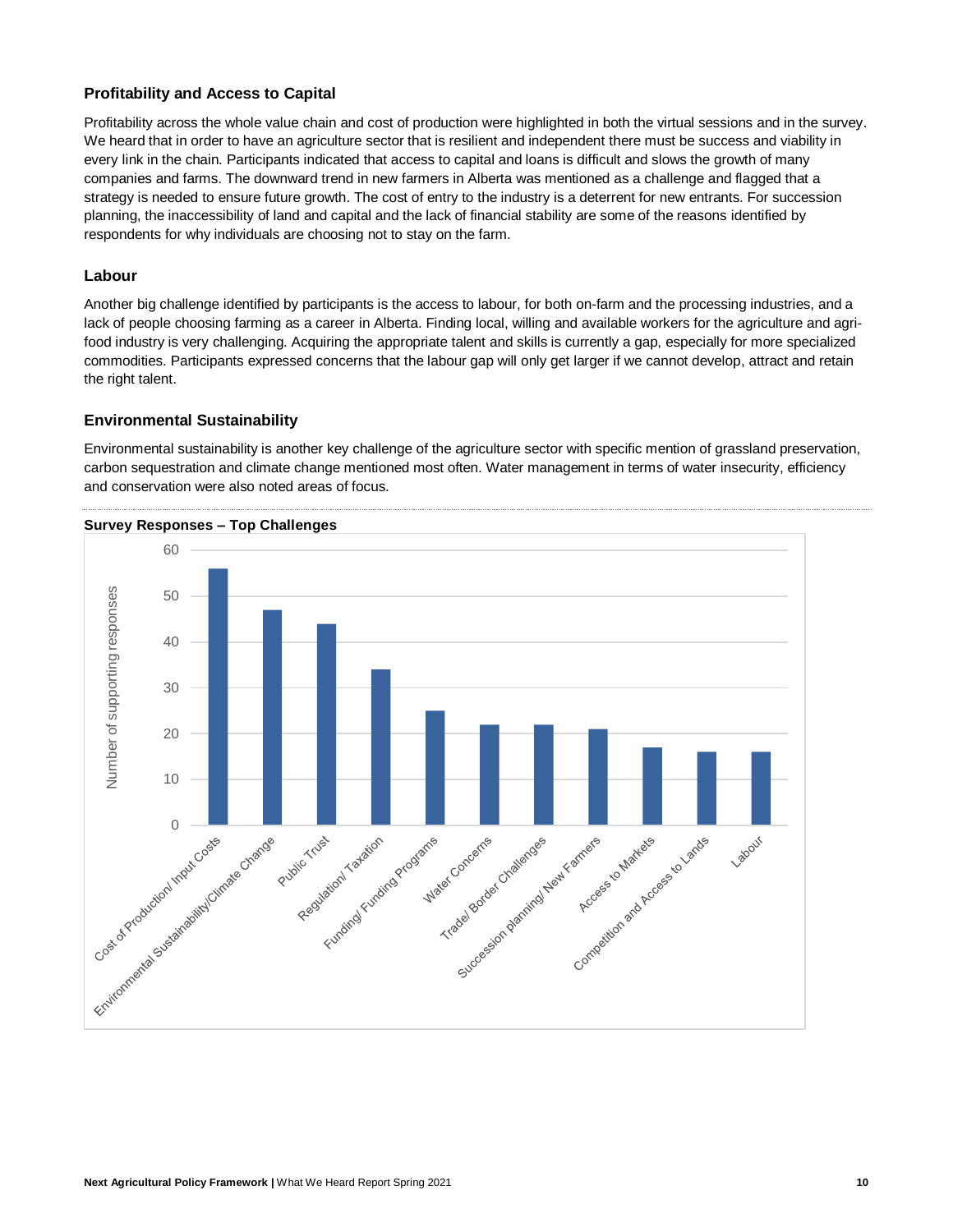#### <span id="page-10-0"></span>**What should be the top priority for the Next Policy Framework (2023-2028) to support the growth of your business and/or the sector?**

There were many priorities mentioned which closely reflected current or previous priorities set by past frameworks. The valueadded and processing industry and increasing investment and capacity was identified as a top priority.

Environmental sustainability and climate change were also high on the priority list. It was also highlighted that the whole value chain should meet consumer expectations for sustainable practices, both locally and internationally.

We heard that trade and market access are a priority including competitiveness and increasing global demand for Alberta products. However, sustainability and competitiveness need to be balanced as meeting climate change targets must not work against the ability to remain competitive in international markets.

Research, innovation, technology, and their impacts on moving the industry forward, were identified as areas of focus for the NPF. In the wake of COVID-19, food security and the importance of a strong supply chain was 'front of mind' for many and some respondents felt should remain a priority when we move past the impacts of the pandemic. Some indicated that Alberta should also continue to support public trust initiatives during the NPF and build on the momentum started during the Canadian Agricultural Partnership.

It was recommended an overarching priority for the NPF, was the need for regional flexibility. Participants felt the NPF needs to ensure regional differences across Canada are recognized and respected. It was felt there can be an agreement on highlevel policy and objectives, but more flexibility is needed on how the programs are focused in each region.



#### **Survey Responses – Top Priority for the Next Policy Framework**

AgriStability, under the suite of BRM programs, was the fourth highest priority listed in the survey results. This was removed from the table as it is out of scope for this section of the survey. BRM programs are discussed in more detail in the next section of this report.

### <span id="page-10-1"></span>Business Risk Management

#### <span id="page-10-2"></span>**Have you heard of the Whole Farm Margin Insurance program concept that Alberta, Saskatchewan and Manitoba are working on?**

While the majority of industry organizations have heard about the pan-Canadian Whole Farm Margin Insurance (WFMI) concept, 68 per cent of general survey respondent are unaware of the concept under consideration by the prairie provinces.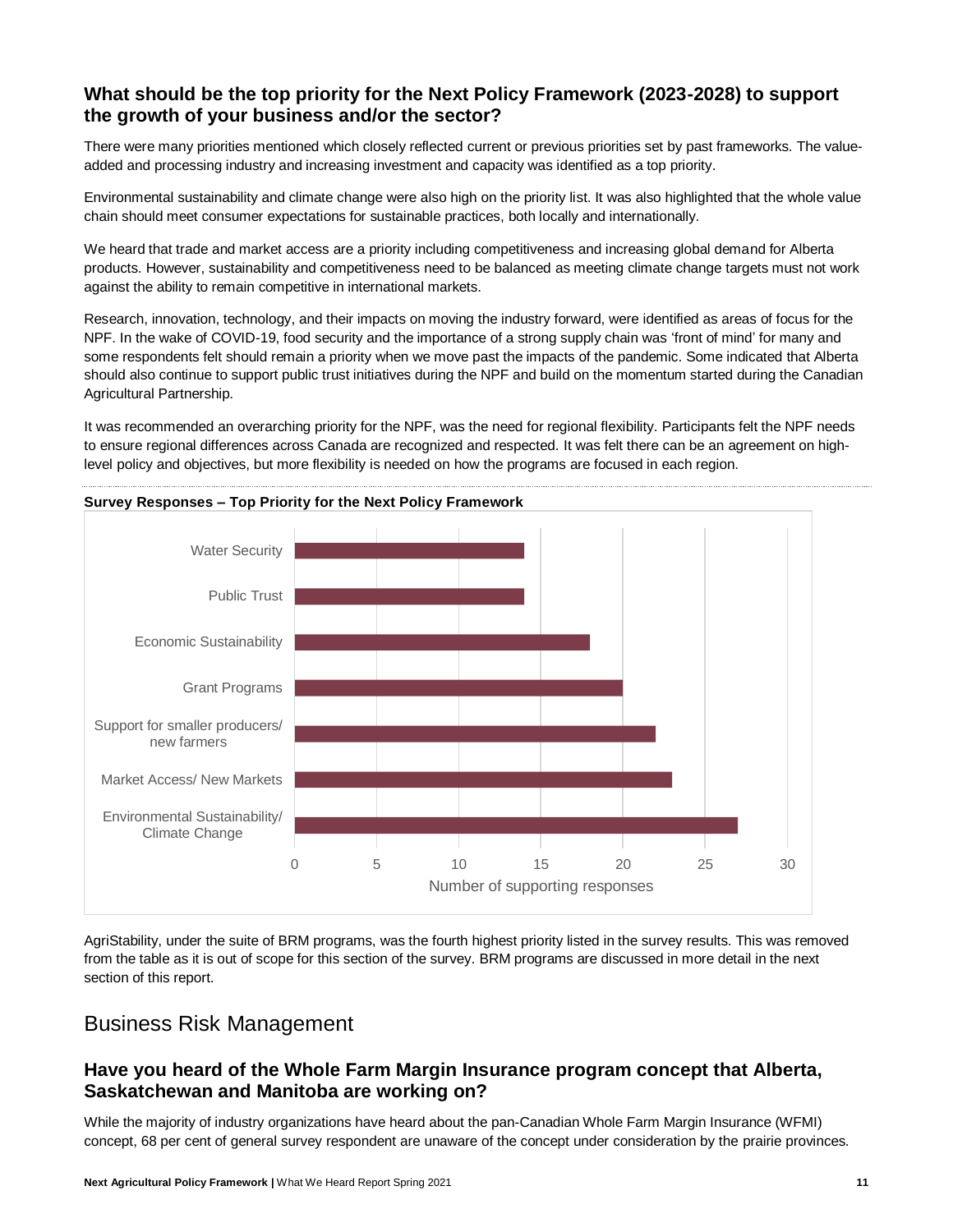

A frequent comment from respondents was that AgriStability is not working and there was a need for a program that will stabilize the income of those most at risk and have no other options available.

It was felt for industry to be more supportive of the concept, more information is needed but most believe a farm margin or revenue insurance program is the right direction. The whole farm margin insurance concept is generally well received. Respondents noted advantages of the concept include: equitability, timely, predictability, which would make the program more bankable. However, without more detail it is difficult for participants to support changes to AgriStability. For instance, if the concept is found to be too expensive for producers, participation rate would continue to be minimal.

#### <span id="page-11-0"></span>**What needs to be considered for a new farm margin insurance program?**

We heard that a new farm margin insurance program must ensure no potential trade implications. The changes proposed by the prairies should align other BRM programs such that Canadian overall measures are not aggravating production distortions. In addition, the proposed changes to the current BRM suite of programs has to work together with other BRM programs.

It was also felt the current BRM suite needs to consider how it can better support beginner and young farmers. The risk for new farmers is usually much higher and it deters many people from entering into the profession or taking over the farm.

For years, the BRM program suite has not had an increase in overall available funds. Participants feel this results in the programs not being reflective of the current business costs of farming. It is also imperative to expand the funding within the envelope when proposing changes.

The WFMI concept is understood to provide a number of advantages when compared with AgriStability. These advantages are expected to be confirmed in a new farm margin insurance program. For the concept to work, the majority of participants expressed they believe the program should be affordable, equitable and simple.

The main concern identified with a whole farm insurance program is the affordability. Producers are not opposed to share part of the cost of an insurance like program (paying premiums); however, "it should make sense". An affordable WFMI program would offset the premium costs with the coverage levels and the benefits of the program (e.g. simple, equitable, predictable, bankable and timely).

The graph below shows the distribution of the top five considerations to a new whole farm margin insurance program identified by the survey respondents.